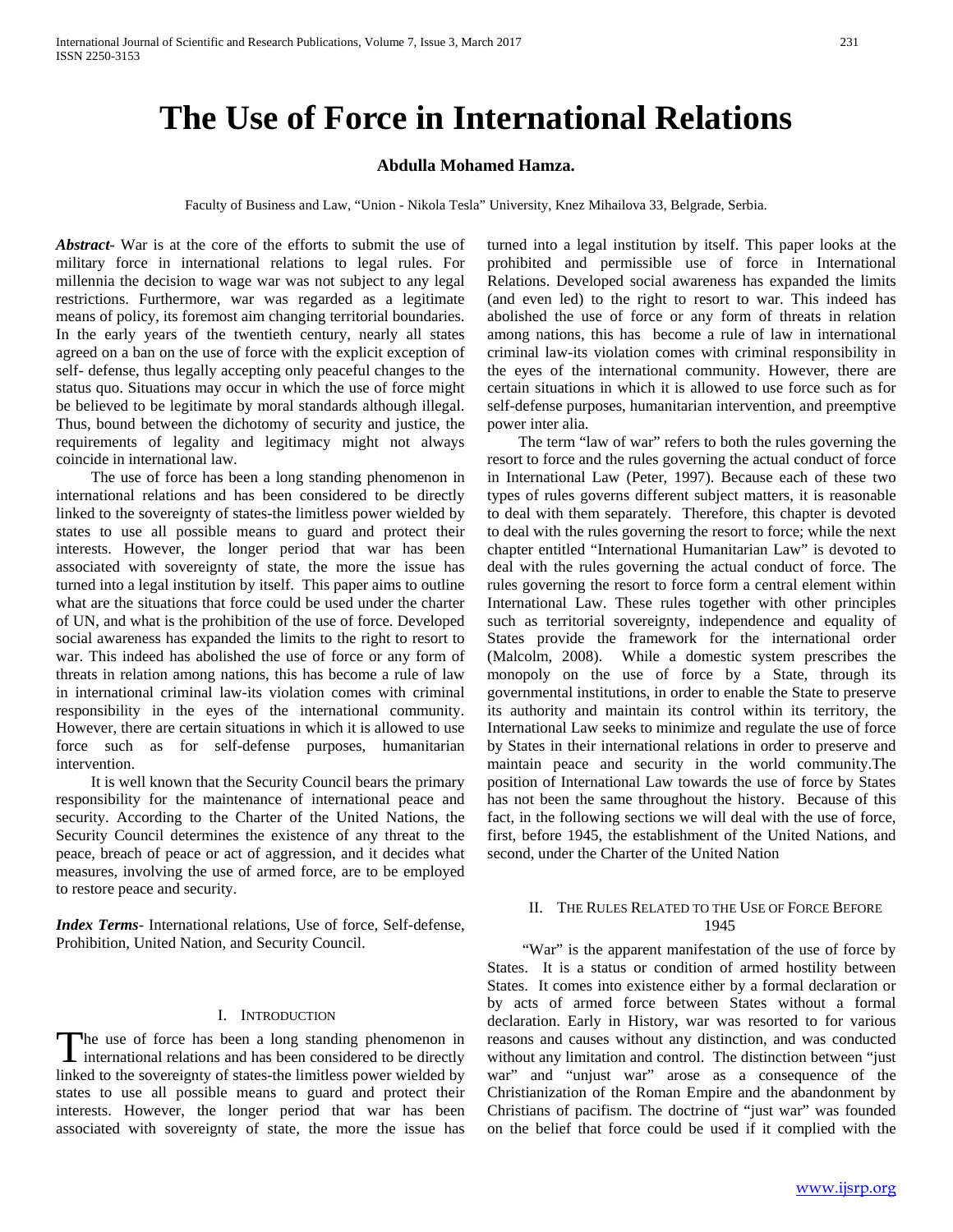divine will. Just war was to be employed as the ultimate sanction for the maintenance of an orderly society. St Augustine defined the just war in terms of avenging of injuries suffered where the guilty party had refused to make reparation. War was to be employed to punish wrongs and restore the peaceful status quo, nothing further. Aggression was unjust. The resort to force should be strictly controlled. St Thomas Aquinas in the Thirteenth Century went a further step in the definition of just war by declaring that war could be justified provided it was waged by sovereign authority, it was accompanied by just cause, and i.e. the punishment of wrongdoers, and it was supported by the right intentions on the part of the belligerents ( Bailey,1972) . The teachings of the Christian theologians on distinguishing between just war and unjust war were eventually adopted by the early classical writers on "the law of nations", such as Allmerica Gentile and his successor Hugo Grotius ( Bledsoe, 2005). . However, all of these writers took a different approach on this question in the light of the rise of the European nation-states and eventually modified the doctrine of just war. The doctrine became linked with the sovereignty of States, and it was approached in the light of wars between Christian States, each side being convinced of the justice of its cause. The early writers on the law of nations approached the doctrine of just war from a purely subjective point of view, admitting the possibility of both sides having a just cause and believing in being in the right even though one of them might have been objectively wrong. Thus, the doctrine of just war could not be objectively applied to determine whether or not a war was just, and consequently the distinction between just war and unjust war never became part of the law of nations. Eventually, in the Eighteenth Century, the distinction was virtually abandoned by the law of nations. The doctrine of the just war that arose with the increasing power of Christianity declined with the outbreak of the inter-Christian religious wars and the establishment of an order of secular national sovereign States in Europe. In the Nineteenth Century, war in the practice of the European States was often represented as a last resort, as a means of dispute settlement. The resort to war was regarded as an attribute of statehood. War was a legal state of affairs in International Law. It was to be justified if it was fought for the defense of certain vital interests. Each State remained the sole judge of its vital interests. Vital interests constituted a source for political justifications and excuses used for propaganda purposes, not a legal criterion of the legality of war. There also existed other methods of employing force that fell short of war, such as reprisals and blockades (Brownlie, 2012). The international jurists of the Nineteenth Century abandoned emphases on the legality of war (jus ad bellum), and concentrated on the legality of the conducts of war (Bledsoe , 2005). Therefore during this century, a series of regulatory conditions and limitations on the conducts of war, or of force in general, were recognized under International Law in order to minimize the resort to war, or at least to restrict its application. There also existed legal consequences resulting from the exercise of the right to resort to war. The unprecedentedsuffering of the First World War caused a revolutionary change in the attitudes towards (Malanczuk ,1997 ).The doctrine of just war was revived after this war. The creation of the League of Nations in 1919 constituted an effort by the world community to rebuild international affairs upon the basis of a general international

institution which would oversee the conducts of the States to ensure that aggression could not happen again. The Covenant of the League of Nations, although it did not prohibit the resort to war altogether, it introduced a different attitude, than that existed previously, to the question of war in International Law. The Covenant set up procedures designated to restrict the resort to war to tolerable levels. It declared that members of the League agreed that they would submit their disputes, which likely to lead to a rupture, either to arbitration or judicial settlement, or to inquiry by the Council of the League. The members also agreed that in no case they would resort to war until the elapse of three months after the award by the arbitrators or the judicial decisions, or the report by the Council. During the years following the creation of the League of Nations, various efforts were made to fill the gap in the League system, which is to transform the partial prohibition of war into total prohibition of war. These efforts resulted in the conclusion of the General Treaty for the Renunciation of War in 1928 (known as the Kellogg-Briand Pact or Pact of Paris). The parties to this multilateral treaty condemned recourse to war for the solution of international controversies, agreed to renounce war as an instrument of national policy in their relation with one another, and agreed to settle all disputes or conflicts only by pacific means. This trend was adopted by the Charter of the United Nations in 1945.

## III. THE USE OF FORCE UNDER THE CHARTER OF THE UNITED NATIONS

 The Charter of the United Nations establishes a fundamental distinction between legal and illegal resort to force. By this, it has, in a way, revived in International Law the old distinction between just and unjust war. Moreover, it goes further than the position of the classical international law towards the use of force. While the classical international law did not place any restriction on the right of States to use force and to go to war, the Charter of the United Nations provides provisions aiming to control the use of force, on one hand prohibiting the use of force, and on the other hand permitting the use of force in exceptional cases.

3.1. .The Prohibition of the Use of Force:

 The preamble of the Charter of the United Nations starts with the determination of the peoples of the United Nations to save succeeding generations from the scourge of war, and their willingness to practice tolerance and live together in peace with one another as good neighbors, and not to use armed force except in the common interest. To this end Article 2(4) of the Charter provides:All members shall refrain in their international relations from the threat or use of force against the territorial integrity or political independence of any state, or in any other manner inconsistent with the Purposes of the United Nations. This article formulates the principle of the prohibition of the use of force in International Law, by imposing upon the States members of the United Nations the basic obligation to refrain from the threat or use of force in their international relations. The provision of this article, which marks the general acceptance of the prohibition of the use of force in international relations, is of universal validity. The principle of prohibition of the use of force bounds the States members of the United Nations and the United Nations itself, as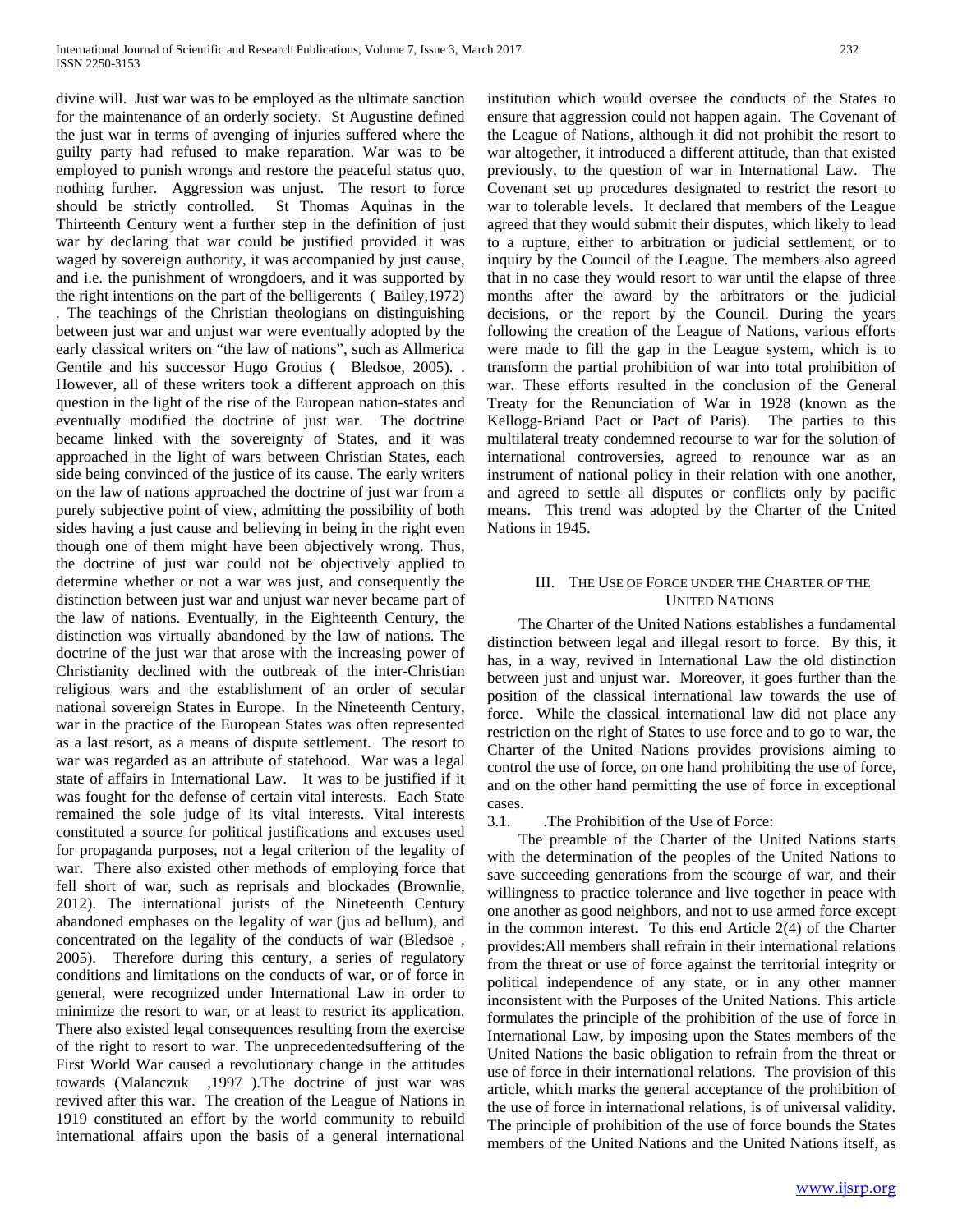well as, the few States which are not members of this international organization since it is a principle of customary international law. Article 2(4) mentions the use of force not the resort to war; by this, it intends to include in the prohibition all sorts of hostilities, short of war, in which States may be engaged. It prohibits not only the use of force but also the threat of force. The prohibition of the threat or use of force in international relations against the territorial integrity or political independence of any state, or in any other manner inconsistent with the Purposes of the United Nations, as stated in Article 2(4), is reinforced by other provisions of the Charter, particularly paragraph 3 of the same article. Article 2(3) imposes upon States the obligation to "settle their international disputes by peaceful means in such a manner that international peace and security, and justice, are not endangered." Furthermore, this prohibition is elaborated as a principle of International Law in the 1970 General Assembly "Declaration on Principles of International Law Concerning Friendly relations and Co-Operation among States in According with the Charter of the United Nations (U.N. Doc. 1970). The 1970 Declaration on Principles of International Law provides that the threat or use of force constitutes a violation of International Law and the Charter of the United Nations and should not be employed as a means of settling international issues. It declares that a war of aggression constitutes a crime against peace, for which there is responsibility under International Law. It lists systematically the obligations of States in this regard. Every State has to refrain from propaganda for wars of aggression. It has to refrain from the threat or use of force to violate the existing international boundaries of another State, or the international lines of demarcation. It has to refrain from acts of reprisal involving the use of force. It has to refrain from any forcible action which deprives peoples of their right to self-determination, freedom and independence. It has to refrain from organizing, instigating, assisting or participating in acts of civil strife or terrorist acts in another state, or acquiescing in organized activities within its territory directedtowards the commission of such acts. The Declaration provides that the territory of a State shall not be the object of military occupation or acquisition by another State resulting from the threat or use of force, and that such territorial acquisition shall not be recognized as legal. The Declaration obliges all States to comply in good faith with their obligations under the generally recognized principles and rules of International Law with respect to the maintenance of international peace and security, and to make the United Nations security system based upon the Charter more effective. The Declaration, however, provides that its provisions shall not construed as enlarging or diminishing in any way the scope of the provisions of the Charter concerning cases in which the use of force is lawful. By this provision, the Declaration reaffirms the exceptions to the principle of the prohibition provided for in the Charter of the United Nations.

# IV. THE EXCEPTIONS TO THE PROHIBITION OF THE USE OF **FORCE**

 The Charter of the United Nations formulates two exceptions to the principle of the prohibition of the use of force in international relations. The first exception is the use of force in a case of exercising the right of individual or collective selfdefense under Article 51. The second exception is the use of force by authorization of the Security Council of the United Nations under Chapter VII.The 1950 General Assembly "Uniting for Peace" Resolution formulates a third exception to the principle of the prohibition of the use of force, which is the use of force upon a recommendation of the General Assembly. A fourth exception is formulated by the 1974 General Assembly Resolution on "the Definition of Aggression" which entitles the people forcibly deprived of the right to self-determination, or under colonial domination or alien subjugation, to struggle to achieve their objectives in self-determination and independence (U.N. Doc. 1950). ).

## V. THE RIGHT OF SELF-DEFENSE

 International law recognizes a right of self-defense, as the International Court of Justice (ICJ) affirmed in the Nicaragua Case on the use of force. Some commentators believe that the effect of Article 51 is only to preserve this right when an armed attack occurs, and that other acts of self-defense are banned by article 2(4). The more widely held opinion is that article 51 acknowledges this general right, and proceeds to lay down procedures for the specific situation when an armed attack does occur. Under the latter interpretation, the legitimate use of selfdefense in situations when an armed attack has not actually occurred is still permitted. It is also to be noted that not every act of violence will constitute an armed attack. The ICJ has tried to clarify, in the Nicaragua case, what level of force is necessary to qualify as an armed attack. As a fundamental "Principle of the Organization" and a general principle of international law, Article 2(4) of the U.N. Charter requires that states refrain from the use of force, and states that all Members shall refrain in their international relations from the threat or use of force against the territorial integrity and political independence of any state, or in any other manner inconsistent with the Purposes of the United Nations (U.N. charter art. 2). However, one must consider the prohibition of the use of force under the U.N. Charter in light of other relevant provisions. In Article 42, the U.N. Charter states that the "Security Council may take military enforcement measures in conformity with Chapter VII (U.N. charter art 42). Article 51 envisages a further lawful use of force in the event of an armed attack: Nothing in the present Charter shall impair the inherent right of individual or collective self-defense if an armed attack occurs against a Member of the United Nations, until the Security Council has taken the measures necessary to maintain international peace and security. Measures taken by Members in the exercise of this right of self-defense shall be immediately reported to the Security Council and shall not in any way affect the authority and responsibility of the Security Council under the present Charter to take at any time such action as it deems necessary in order to maintain or restore international peace and security (U.N. charter art. 51). The question in relation to anticipatory self-defense is, therefore, whether Article 51 of the U.N. Charter has become the only source of a state's right of selfdefense in international law (and, therefore, one is limited to considering whether Article 51 permits anticipatory selfdefense), or whether Article 51 only imposes certain conditions for the application of a pre-existing, inherent right of self-defense